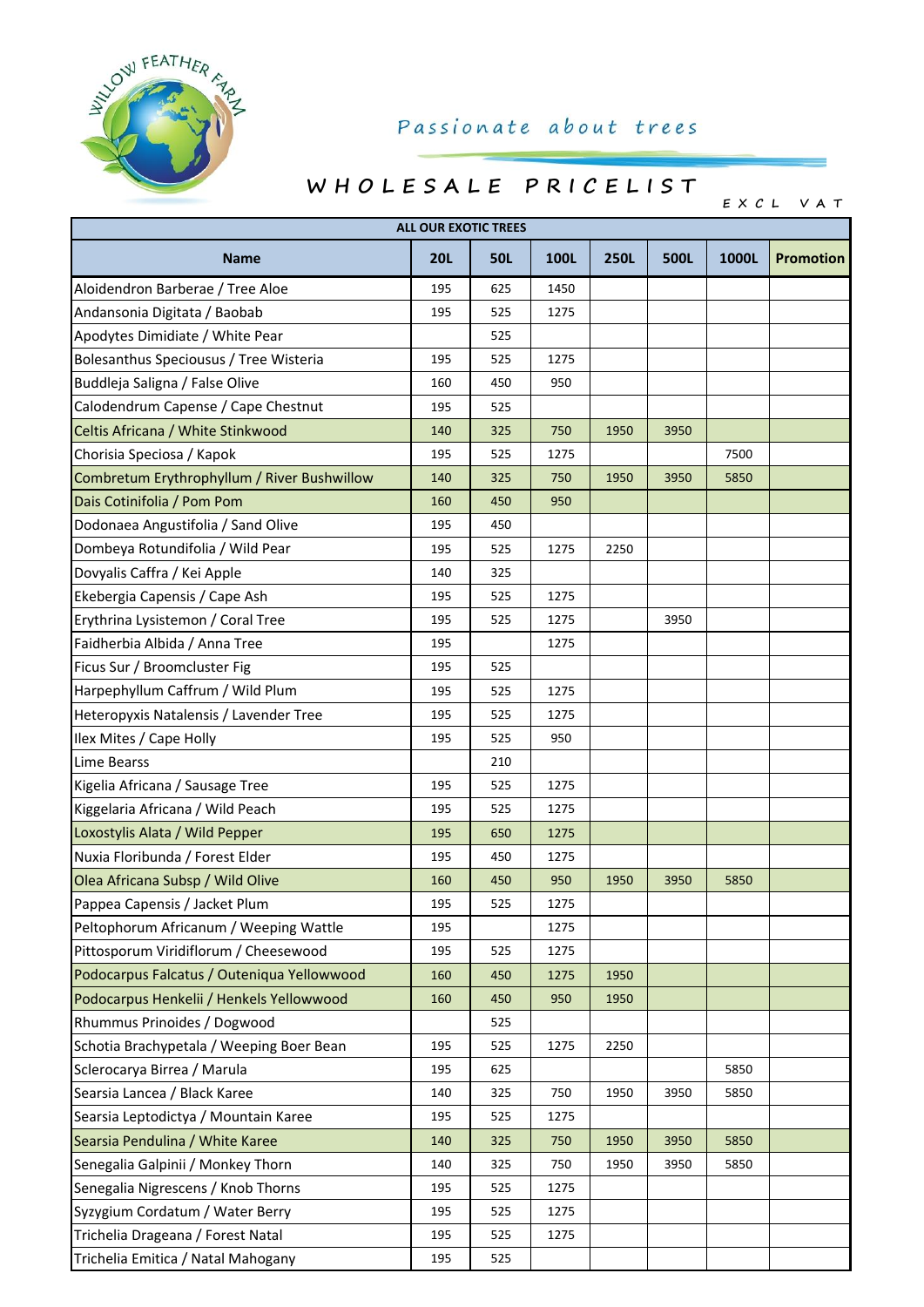| Vachellia Karoo / Sweet Thorn       | 140 | 325 | 950  | 1950 | 3950 |  |
|-------------------------------------|-----|-----|------|------|------|--|
| Vachellia Sieberiana / Paper Bark   | 195 | 525 | 1275 | 1950 |      |  |
| Vachellia Tortilis / Umbrella Thorn |     | 525 | 1275 |      |      |  |
| Vachellia Xanthophloea / Fever Tree | 195 | 525 | 1275 | 1950 | 3950 |  |
| Vepris Lanceolata / White Ironwood  | 195 | 525 | 1275 |      |      |  |
| Ziziphus Mucronata / Buffalo Thorn  | 195 | 525 |      |      |      |  |

| <b>ALL OUR EXOTIC TREES</b>                    |            |            |      |             |      |       |                  |  |  |  |
|------------------------------------------------|------------|------------|------|-------------|------|-------|------------------|--|--|--|
| <b>Name</b>                                    | <b>20L</b> | <b>50L</b> | 100L | <b>250L</b> | 500L | 1000L | <b>Promotion</b> |  |  |  |
| Caesalpinnea Ferrea / Leopard Tree             | 195        | 525        | 1275 |             |      |       |                  |  |  |  |
| Castanospermum Australe / Australian Chestnuts |            | 525        | 1275 |             |      |       |                  |  |  |  |
| Ceratonia Siliqua / Carob                      | 195        | 525        | 1275 |             |      |       |                  |  |  |  |
| Cupressocyparis Leylandii / Leyland Cypress    |            |            | 1275 |             |      |       |                  |  |  |  |
| Delonix Regia / Flamboyant                     | 195        | 525        | 1275 |             |      |       |                  |  |  |  |
| Fraxinus Americana / American Ash              | 195        |            |      |             |      |       |                  |  |  |  |
| Lagerstroemia Speciosa / Pride of India        |            | 525        | 1275 |             |      |       |                  |  |  |  |
| Liquidamber Styraciflua / American Sweetgum    | 140        | 325        | 950  | 1950        | 3950 |       |                  |  |  |  |
| Platanus X Acerfolia / London Plane            |            | 325        | 950  | 1950        | 3950 |       |                  |  |  |  |
| Populus Simonii / Chinese Poplar               | 140        | 325        | 950  | 1950        | 3950 |       |                  |  |  |  |
| Syzygium Paniculatum                           | 195        | 525        | 1275 |             |      |       |                  |  |  |  |
| Viburnum Ordoratissimum /                      | 140        | 325        | 950  |             |      |       |                  |  |  |  |
| Quesrcus Reticulata / Netleaf Oak              |            | 525        | 1275 | 1950        | 3950 |       |                  |  |  |  |
| Washintonia Robusta / Mexican Fan Palm         | 160        | 325        |      |             |      |       |                  |  |  |  |

| <b>FRUIT TREES / EDIBLE TREES</b> |    |            |            |            |             |  |                  |  |  |
|-----------------------------------|----|------------|------------|------------|-------------|--|------------------|--|--|
| <b>Name</b>                       | 5L | <b>10L</b> | <b>20L</b> | <b>50L</b> | <b>100L</b> |  | <b>Promotion</b> |  |  |
| Apple Tree / Early Red            |    |            | 350        |            |             |  |                  |  |  |
| Apple Tree / Golden Delicious     |    |            |            | 525        |             |  |                  |  |  |
| Avocado Tree / Fuerte             |    |            | 350        |            |             |  |                  |  |  |
| Edible Olive / Frantoio           |    |            | 325        | 525        |             |  |                  |  |  |
| Edible Olive / Mission            |    |            | 325        | 525        |             |  |                  |  |  |
| Granadilla                        | 70 |            |            |            |             |  |                  |  |  |
| Lemon / Eureka                    |    |            | 325        | 525        | 950         |  |                  |  |  |
| Nectarine Tree / Donnarine        |    |            | 350        |            |             |  |                  |  |  |
| Nectarine Tree / Flavortop        |    |            | 350        |            |             |  |                  |  |  |
| Nectarine Tree / Mayglo           |    |            | 350        |            |             |  |                  |  |  |
| Nectarine Tree / Sunlight         |    |            | 350        |            |             |  |                  |  |  |
| Orange / Nova                     |    |            | 350        |            |             |  |                  |  |  |
| <b>Peach Tree</b>                 |    | 200        | 350        |            | 950         |  |                  |  |  |
| Peach Tree / De Wet               |    | 200        |            |            |             |  |                  |  |  |
| Plum Tree / Pioneer               |    |            | 350        |            |             |  |                  |  |  |
| Plum Tree / Santa Rosa            |    |            | 350        |            |             |  |                  |  |  |
| Pomegranate / Wonderful           |    | 200        | 350        | 525        |             |  |                  |  |  |
| Prune Tree / van der Merwe        |    | 200        |            |            |             |  |                  |  |  |

| <b>SHRUBS &amp; GROUND COVERS</b>           |        |             |              |  |  |  |                  |  |
|---------------------------------------------|--------|-------------|--------------|--|--|--|------------------|--|
| <b>Name</b>                                 | Type   | <b>Size</b> | <b>Price</b> |  |  |  | <b>Promotion</b> |  |
| Abelia Francis Mason / Tellow Abelia        | Exotic | 2L          | 15,50        |  |  |  |                  |  |
| Abelia X Grandiflora / Glossy Abelia        | Exotic | 2L          | 15,50        |  |  |  |                  |  |
| Acorus Gold / Japanese Rush                 | Exotic | 4L          | 15,50        |  |  |  |                  |  |
| Acorus Graminius / Golden Edge / Variegated | Exotic | 4L          | 15,50        |  |  |  |                  |  |
| Agapanthus Praecox / Praecox Blue           | Indig  | 2L          | 18,50        |  |  |  |                  |  |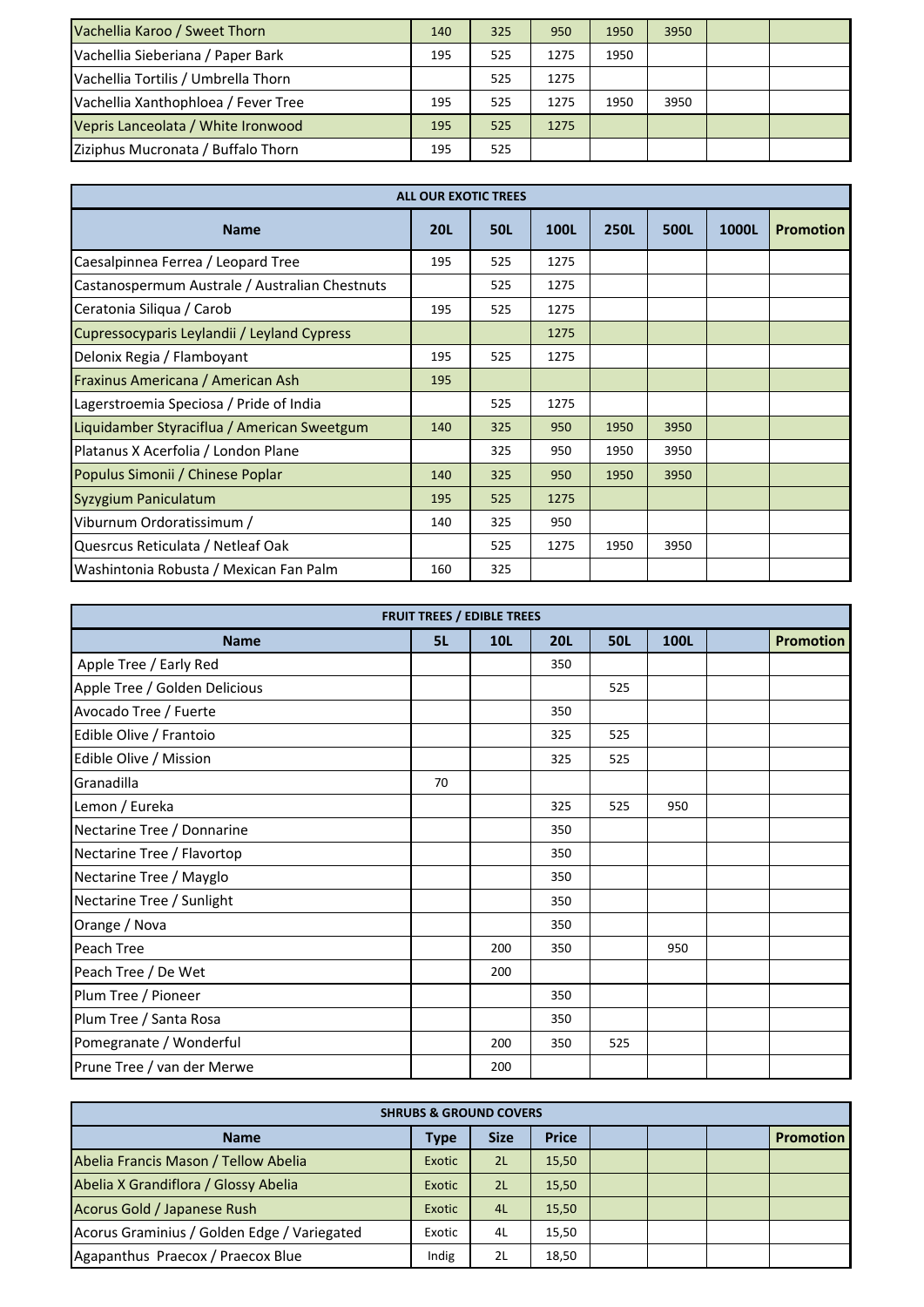| <b>SHRUBS &amp; GROUND COVERS</b>            |             |             |              |  |  |  |                  |  |  |
|----------------------------------------------|-------------|-------------|--------------|--|--|--|------------------|--|--|
| <b>Name</b>                                  | <b>Type</b> | <b>Size</b> | <b>Price</b> |  |  |  | <b>Promotion</b> |  |  |
| Ajuga Reptans / Carpet Bugle                 | Exotic      | 2L          | 15,50        |  |  |  |                  |  |  |
| Aloe Cooperii / Grass Aloe                   | Indig       | 4L          | 22,50        |  |  |  |                  |  |  |
| Aloe Striata / Corel Aloe                    | Indig       | 10L         | 55,00        |  |  |  |                  |  |  |
| Aptenia Cordifolia / Baby Sun Rose           | Indig       | 4L          | 16,50        |  |  |  |                  |  |  |
| Aristida Junciformis / Gongoni Grass         | Indig       | 2L          | 16,50        |  |  |  |                  |  |  |
| Asystasia Gangetica / Creeping Foxglove      | Indig       | 2L          | 16,50        |  |  |  |                  |  |  |
| Baleria Obtusa / Bush Violet                 | Indig       | 2L          | 16,50        |  |  |  |                  |  |  |
| Bulbine Frutescens / Snake Plant             | Indig       | 2L          | 16,50        |  |  |  |                  |  |  |
| Buxus Microphylla Falkner / Boxwood          | Exotic      | 10L         | 75,00        |  |  |  |                  |  |  |
| Buxus Microphylla Falkner / Boxwood          | Exotic      | 4L          | 22,50        |  |  |  |                  |  |  |
| Carex / Honeybird or Evergold                | Exotic      | 2L          | 15,50        |  |  |  |                  |  |  |
| Carex / Frosted Curls                        | Exotic      | 4L          | 15,50        |  |  |  |                  |  |  |
| Carex Common Bronze / New Zealand Hair Hedge | Exotic      | 2L          | 16,50        |  |  |  |                  |  |  |
| Carissa Macrocarpa / Green Carpet            | Indig       | 4L          | 22,50        |  |  |  |                  |  |  |
| Carpobrotus Edulis / Sour Fig                | Indig       | 2L          | 10,50        |  |  |  |                  |  |  |
| Chondropetalum Tectorum                      | Indig       | 4L          | 22,50        |  |  |  |                  |  |  |
| Clivia Miniata                               | Indig       | 4L          | 39,00        |  |  |  |                  |  |  |
| Cotyledon Orbiculata / Oblonga               | Indig       | 4L          | 22,50        |  |  |  |                  |  |  |
| Crassula Captella / Campfire                 | Indig       | 4L          | 12,50        |  |  |  |                  |  |  |
| Crassula Multicava / Fairy Crassula          | Indig       | 4L          | 12,50        |  |  |  |                  |  |  |
| Dietes Bicolor / Yellow Wild Iris            | Indig       | 2L          | 16,50        |  |  |  |                  |  |  |
| Dietes Grandiflora / Wild Iris               | Indig       | 2L          | 16,50        |  |  |  |                  |  |  |
| Dovyalis Caffra / Kei Apple                  | Indig       | 4L          | 22,50        |  |  |  |                  |  |  |
| Duranta Erecta / Sheena's Gold               | Exotic      | 4L          |              |  |  |  |                  |  |  |
| Duranta Erecta / Sheena's Gold               |             |             | 22,50        |  |  |  |                  |  |  |
| Escallonia / Escallonia Pink                 | Exotic      | 10L<br>4L   | 55,00        |  |  |  |                  |  |  |
|                                              | Exotic      |             | 22,50        |  |  |  |                  |  |  |
| Festuca Glauca / Fountain Grass              | Exotic      | 2L          | 12,50        |  |  |  |                  |  |  |
| Freylinia Tropica / Honeybell Bush Blue      | Indig       | 4L          | 18,50        |  |  |  |                  |  |  |
| Gaura Lindheimeri / Butterfly Bush Pink      | Exotic      | 4L          | 22,50        |  |  |  |                  |  |  |
| Gazania Ringens / Treasure Flower            | Indig       | 2L          | 16,50        |  |  |  |                  |  |  |
| Helichrysum Petiolare / Licorice Plant       | Indig       | 2L          | 26,50        |  |  |  |                  |  |  |
| Hemerocallis / Daylillies                    | Indig       | 2L          | 16,50        |  |  |  |                  |  |  |
| Juncus Effesus / Soft Rush or Common Rush    | Indig       | 2L          | 16,50        |  |  |  |                  |  |  |
| Juncus Kraussi / Common Rush                 | Indig       | 4L          | 16,50        |  |  |  |                  |  |  |
| Kalanchoe Sexangularis / Bushveld Kalanchoe  | Exotic      | 4L          | 18,50        |  |  |  |                  |  |  |
| Lampranthus / Pink                           | Indig       | 2L          | 18,50        |  |  |  |                  |  |  |
| Lavendula Subsp / Margaret Roberts           | Indig       | 4L          | 22,50        |  |  |  |                  |  |  |
| Liriope Muscari / Lilyturfs                  | Exotic      | 2L          | 16,50        |  |  |  |                  |  |  |
| Lysimachia Nummularia / Creeping Jenny       | Exotic      | 4L          | 16,50        |  |  |  |                  |  |  |
| <b>Melinis Repens / Natal Grass</b>          | Indig       | 4L          | 20,00        |  |  |  |                  |  |  |
| Melinis Nerviglumis / Mountain Red Top       | Indig       | 2L          | 16,50        |  |  |  |                  |  |  |
| Melinis Nerviglumis / Mountain Red Top       | Indig       | 4L          | 22,50        |  |  |  |                  |  |  |
| Nandina Pygmaea / Heavenly Bamboo            | Exotic      | 4L          | 26,50        |  |  |  |                  |  |  |
| Nandina Pygmaea / Heavenly Bamboo            | Exotic      | 8L          | 65,00        |  |  |  |                  |  |  |
| Ophipgon Black Dragon / Black Dragon         | Exotic      | 2L          | 18,50        |  |  |  |                  |  |  |
| Ophipgon Kyoto / Mondo Grass                 | Exotic      | 2L          | 16,50        |  |  |  |                  |  |  |
| Ophipogon Vittatus / Ophipogon Variegated    | Exotic      | 2L          | 16,50        |  |  |  |                  |  |  |
| Plectranthus Neochillis / Spur Flower        | Indig       | 2L          | 10,50        |  |  |  |                  |  |  |
| Plumbago Auriculata / Cape Plumbago          | Indig       | 4L          | 35,00        |  |  |  |                  |  |  |
| Portulacaria Afra / Spekboom                 | Indig       | 10L         | 55,00        |  |  |  |                  |  |  |
| Rosemary                                     | Exotic      | 4L          | 22,50,       |  |  |  |                  |  |  |